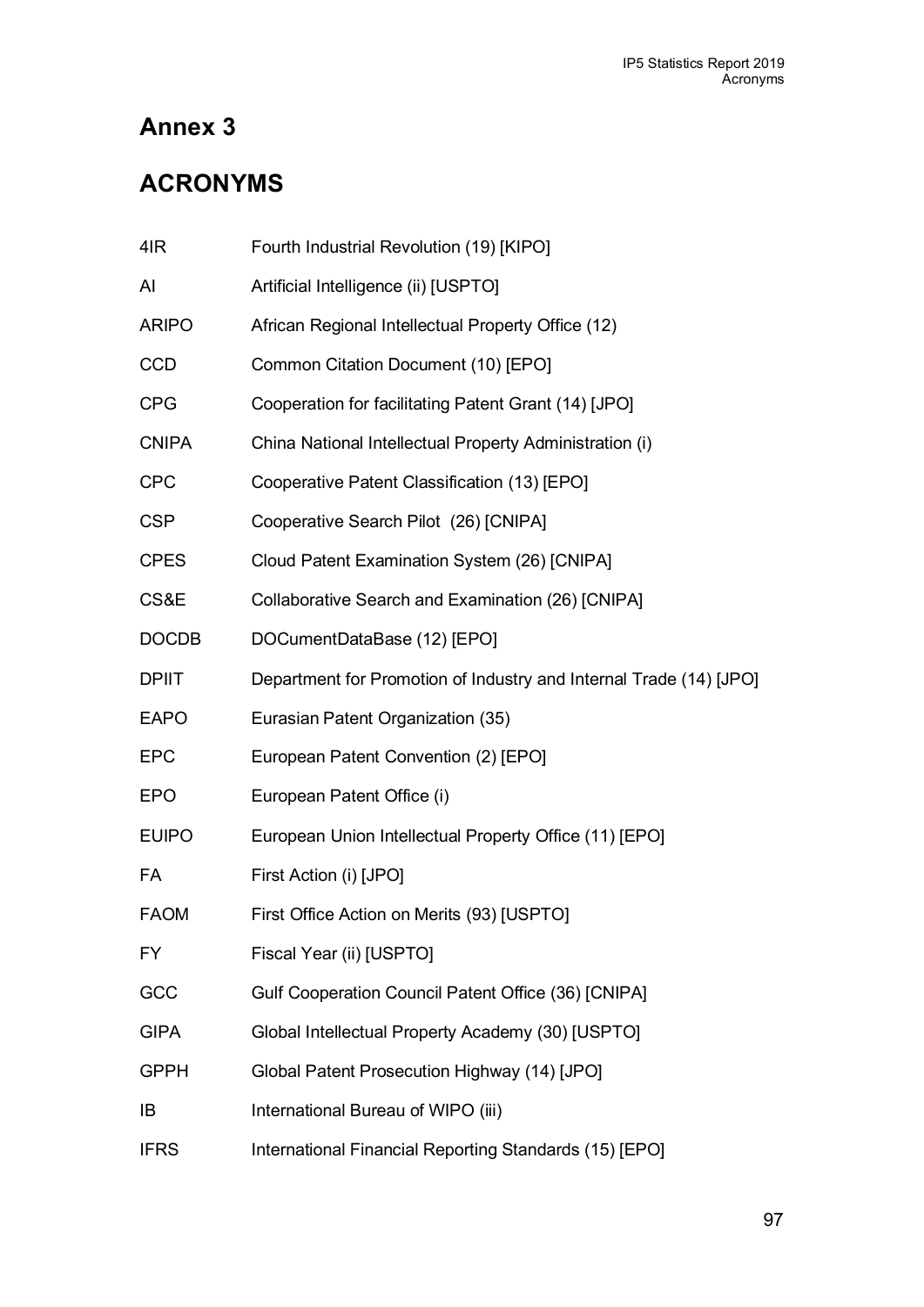IP5 Statistics Report 2019 Acronyms

| <b>IMF</b>      | International Monetary Fund (iii)                                                                            |
|-----------------|--------------------------------------------------------------------------------------------------------------|
| <b>INDECOPI</b> | National Institute for the Defence of Free Competition and the<br><b>Protection of Intellectual Property</b> |
| <b>INPADOC</b>  | International Patent Documentation Center (12) [EPO]                                                         |
| <b>INPI</b>     | National Institute of Industrial Property (14) [JPO]                                                         |
| IP              | Intellectual Property (i)                                                                                    |
| IP <sub>5</sub> | Five IP Offices: EPO, JPO, KIPO, CNIPA, USPTO (i)                                                            |
| IP5 SR          | IP5 Statistics Report (i)                                                                                    |
| <b>IPC</b>      | International Patent Classification (3)                                                                      |
| <b>IPEA</b>     | International Preliminary Examining Authority (3)                                                            |
| <b>IPRs</b>     | Intellectual Property Rights (ii) [KIPO]                                                                     |
| <b>ISA</b>      | International Searching Authority (3)                                                                        |
| <b>JPO</b>      | Japan Patent Office (i)                                                                                      |
| <b>KDB</b>      | Korea Development Bank(20) [KIPO]                                                                            |
| <b>KIPO</b>     | Korean Intellectual Property Office (i)                                                                      |
| <b>OAPI</b>     | Organisation African Intellectual Property (35)                                                              |
| <b>OEE</b>      | Office of Earlier Examination(14) [JPO]                                                                      |
| <b>OFF</b>      | Office of First Filing (14) [JPO]                                                                            |
| <b>OSF</b>      | Office of Second Filing (14) [JPO]                                                                           |
| <b>PACE</b>     | Program for Accelerated Prosecution of European Patent Applications<br>$(9)$ [EPO]                           |
| <b>PATSTAT</b>  | Worldwide Patent Statistical Database (12) [EPO]                                                             |
| <b>PCT</b>      | Patent Cooperation Treaty (1)                                                                                |
| <b>PPH</b>      | Patent Prosecution Highway (iv)                                                                              |
| P.R. China      | People's Republic of China (2)                                                                               |
| R&D             | Research and Development (20) [KIPO]                                                                         |
| <b>RCE</b>      | Request for Continued Examination (31) [USPTO]                                                               |
| R. Korea        | Republic of Korea (2)                                                                                        |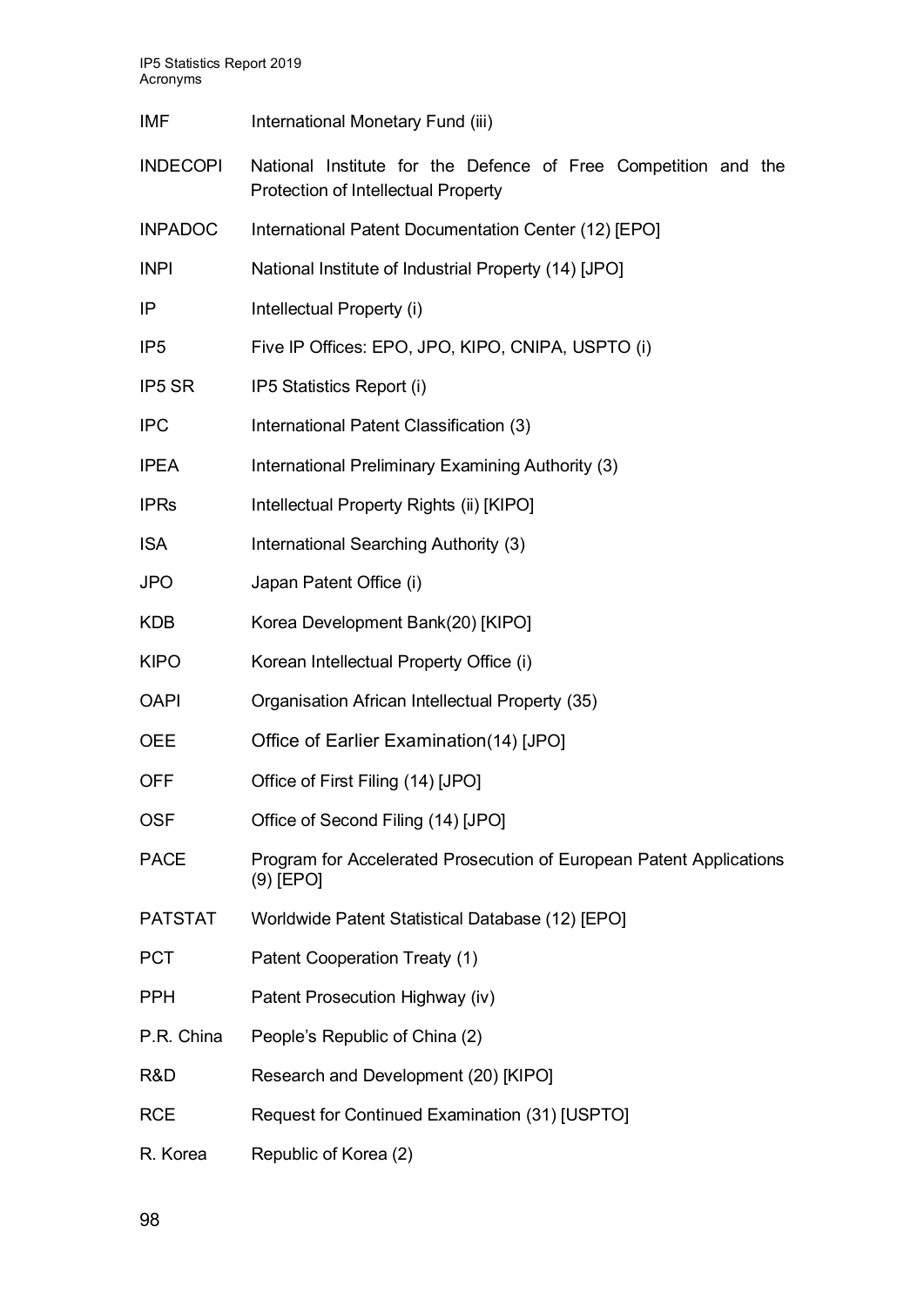| R <sub>O</sub> | Receiving Office (3)                                                                       |
|----------------|--------------------------------------------------------------------------------------------|
| <b>SAIP</b>    | Saudi Authority for Intellectual Property (14) [JPO]                                       |
| <b>SMEs</b>    | Medium-sized Enterprises (11)                                                              |
| <b>SUCCESS</b> | Study of Underrepresented Classes Chasing Engineering and Sciences<br>Success (29) [USPTO] |
| U.S.           | United States of America (2)                                                               |
| <b>USG</b>     | U.S. Government (29) [USPTO]                                                               |
| <b>USPTO</b>   | United States Patent and Trademark Office (i)                                              |
| <b>WIPO</b>    | World Intellectual Property Organization (iii)                                             |